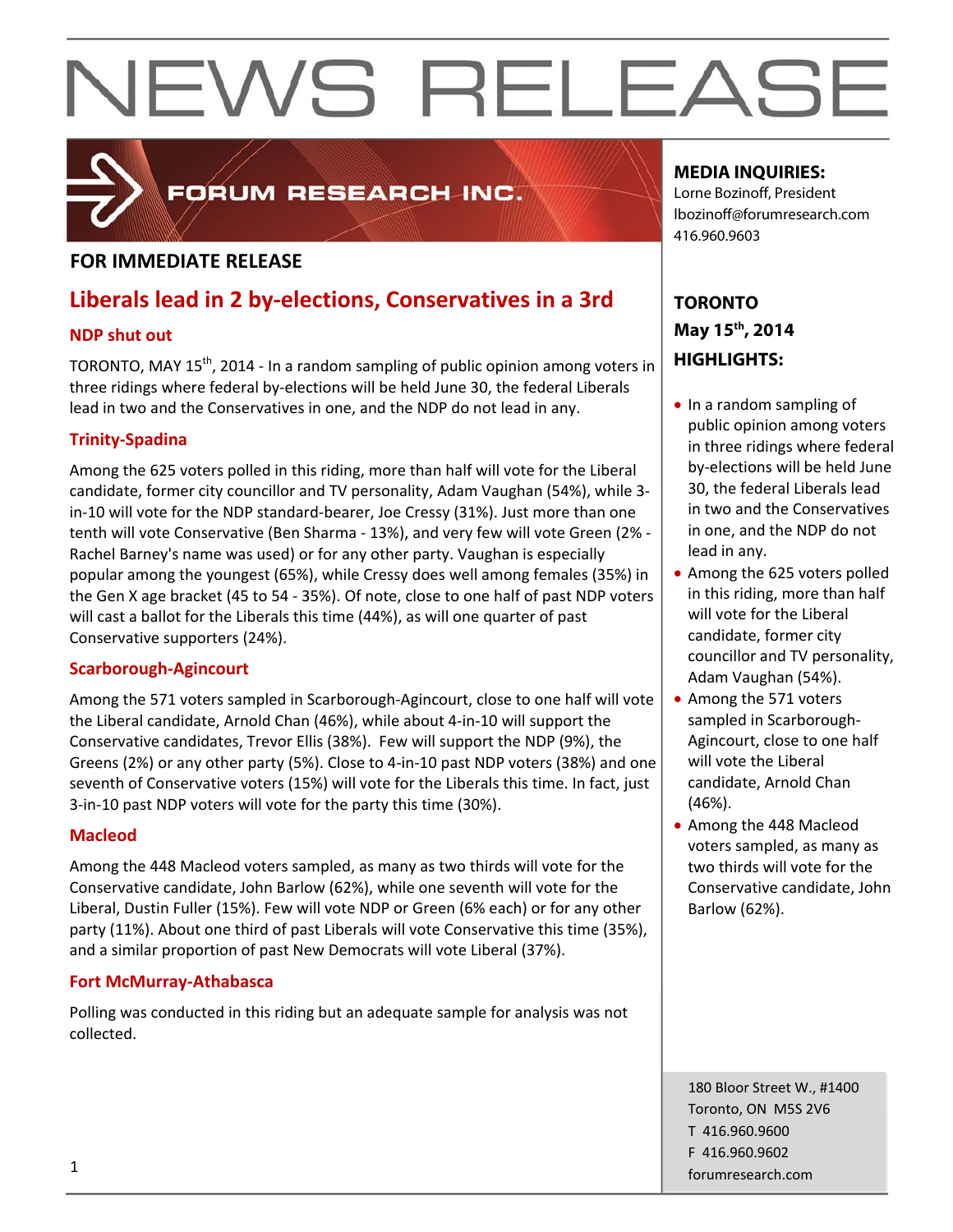

## **FORUM RESEARCH INC.**

"This looks like a pick‐up for the Liberals from the NDP in Trinity‐Spadina, which would be return to this riding's roots. In the other two ridings where we polled, the status quo seems to be the current situation, and we don't expect serious upsets. The big question is what is going on in Fort McMurray, but we can't answer that yet," said Forum Research President, Dr. Lorne Bozinoff.

Lorne Bozinoff, Ph.D. is the president and founder of Forum Research. He can be reached at **bozinoff@forumresearch.com** or at (416) 960-9603.

#### **MEDIA INQUIRIES:**

Lorne Bozinoff, President lbozinoff@forumresearch.com 416.960.9603

### **TORONTO May 15th, 2014**

### **HIGHLIGHTS:**

 "This looks like a pick‐up for the Liberals from the NDP in Trinity‐Spadina, which would be return to this riding's roots. In the other two ridings where we polled, the status quo seems to be the current situation, and we don't expect serious upsets. The big question is what is going on in Fort McMurray, but we can't answer that yet," said Forum Research President, Dr. Lorne Bozinoff.

180 Bloor Street W., #1400 Toronto, ON M5S 2V6 T 416.960.9600 F 416.960.9602 example to the contract of the contract of the contract of the contract of the contract of the contract of the contract of the contract of the contract of the contract of the contract of the contract of the contract of the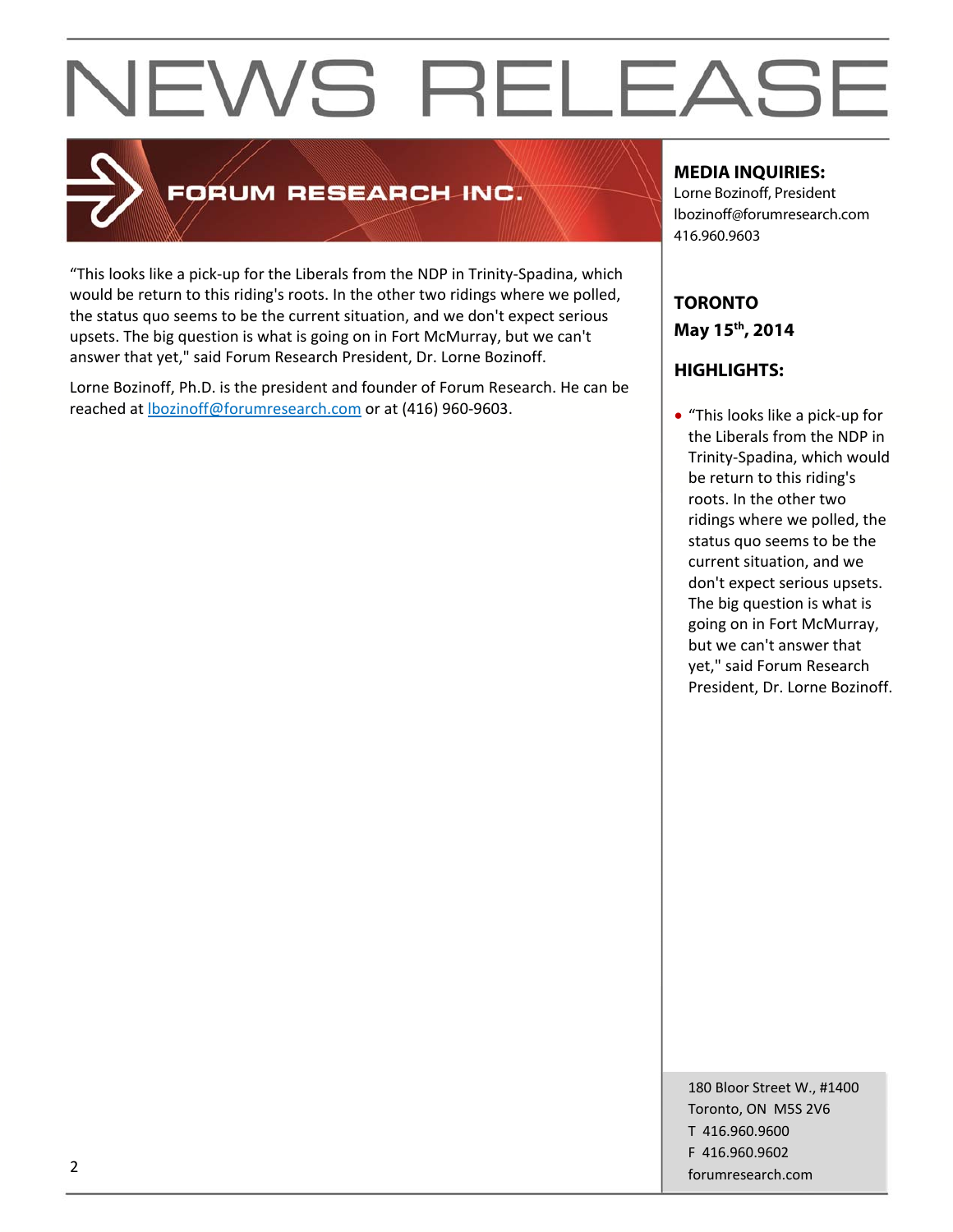## FORUM RESEARCH INC.

#### **Methodology**

The Forum Poll™ was conducted by Forum Research with the results based on an interactive voice response telephone survey of randomly selected voters who resided in each riding. The poll was conducted on May 13-14<sup>th</sup>, 2014.

Trinity‐Spadina: 625 respondents, +/‐ 4% Scarborough‐Agincourt: 571 respondents, +/‐ 4% Macleod: 448 respondents, +/‐ 5%

Results based on the total samples listed above are considered accurate 19 times out of 20. Subsample results will be less accurate. Margins of error for subsample (such as age, gender) results are available at www.forumresearch.com/samplestim.asp

Where appropriate, the data has been statistically weighted by age, region, and other variables to ensure that the sample reflects the actual population according to the latest Census data.

This research is not necessarily predictive of future outcomes, but rather, captures opinion at one point in time. Actual results will depend on the parties' success at getting their voters out. Forum Research conducted this poll as a public service and to demonstrate our survey research capabilities. Forum houses its poll results in the Data Library of the Department of Political Science at the University of Toronto.

With offices across Canada and around the world, 100% Canadian‐owned Forum Research is one of the country's leading survey research firms. This Forum Poll™and other polls may be found at Forum's poll archive at www.forumresearch.com/polls.asp

#### **MEDIA INQUIRIES:**

Lorne Bozinoff, President lbozinoff@forumresearch.com 416.960.9603

**TORONTO May 15th, 2014** 

180 Bloor Street W., #1400 Toronto, ON M5S 2V6 T 416.960.9600 F 416.960.9602 forumresearch.com and the set of the set of the set of the set of the set of the set of the set of the set of the set of the set of the set of the set of the set of the set of the set of the set of the set of the set of th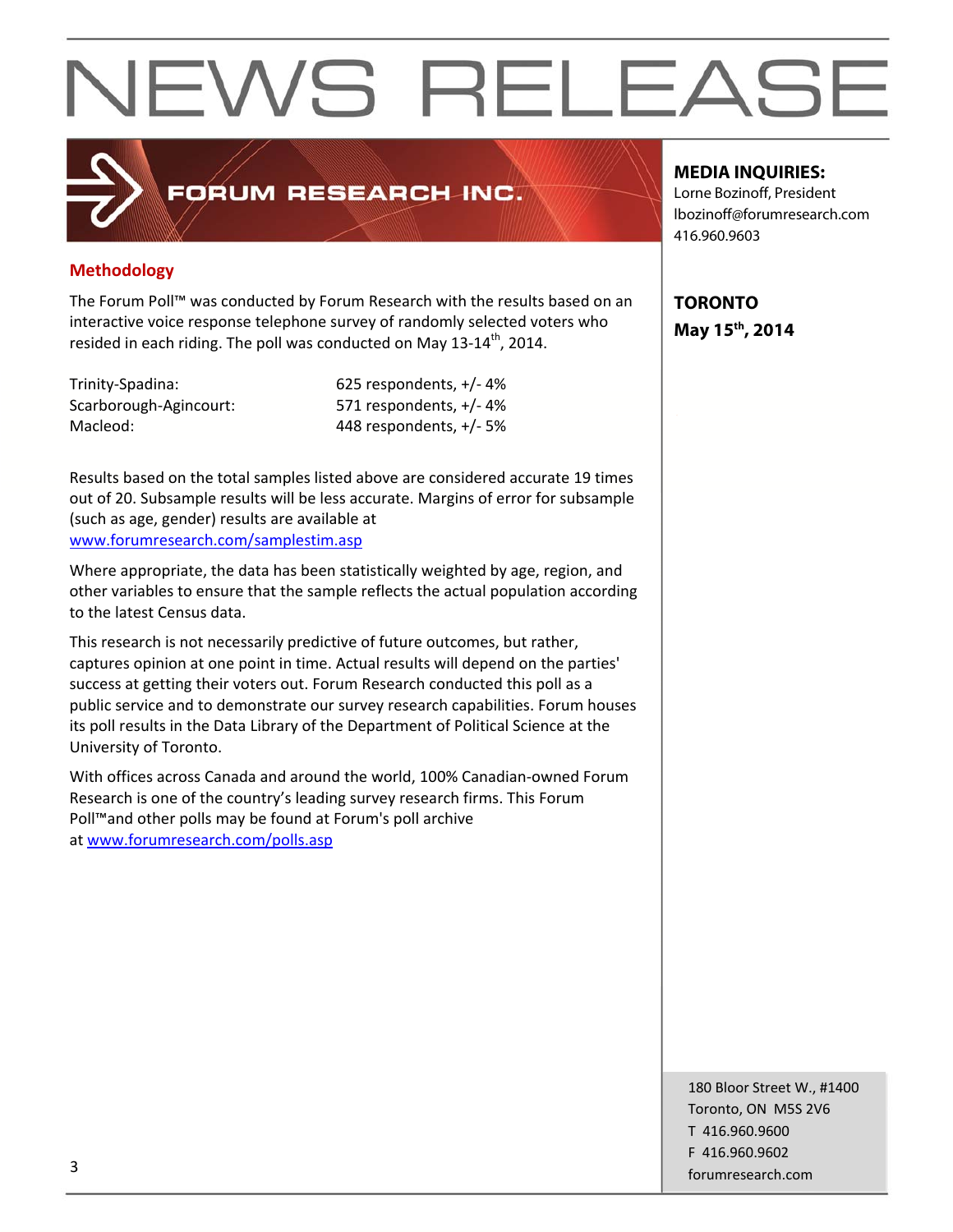#### **Trinity‐Spadina**

#### *Vote Preference*

*'A federal by‐election will take place in the riding of Trinity‐Spadina on Monday, June 30. Which party's candidate are you most likely to vote for, in this by ‐ election?' + 'Even though you may not have made up your mind, which party are you leaning towards at this time?'*

FORUM RESEARCH INC.

#### *[Decided / Leaning]*

#### *Age / Gender*

| ℅                               | <b>Total</b> | 18-34    | 35-44    | 45-54          | 55-64    | $65+$    | <b>Male</b>    | <b>Female</b>  |
|---------------------------------|--------------|----------|----------|----------------|----------|----------|----------------|----------------|
| Sample                          | 595          | 42       | 107      | 100            | 163      | 183      | 287            | 308            |
| <b>Ben Sharma, Conservative</b> | 13           | 7        | 19       | 13             | 16       | 12       | 17             | 9              |
| Adam Vaughan, Liberal           | 54           | 65       | 50       | 50             | 49       | 56       | 55             | 53             |
| Joe Cressy, NDP                 | 31           | 25       | 30       | 35             | 33       | 30       | 26             | 35             |
| <b>Rachel Barney, Green</b>     |              | 3        |          | $\overline{2}$ | 2        | 2        | $\overline{2}$ | $\overline{2}$ |
| Another party                   | 0            | $\Omega$ | $\Omega$ | $\Omega$       | $\Omega$ | $\Omega$ | $\Omega$       | $\Omega$       |

#### *Household Income*

| %                               | <b>Total</b> | $20K$ | 20-40K       | 40-60K       | 60-80K | 80-100K | 100-250K |
|---------------------------------|--------------|-------|--------------|--------------|--------|---------|----------|
| Sample                          | 595          | 49    | 66           | 49           | 79     | 75      | 144      |
| <b>Ben Sharma, Conservative</b> | 13           | 10    | 13           | 9            | 10     | 11      | 13       |
| Adam Vaughan, Liberal           | 54           | 56    | 52           | 54           | 61     | 52      | 51       |
| Joe Cressy, NDP                 | 31           | 32    | 33           | 36           | 29     | 33      | 34       |
| Rachel Barney, Green            |              | 2     | $\mathbf{1}$ | $\mathbf{1}$ | 0      | 4       |          |
| Another party                   |              | 0     | $\Omega$     |              |        |         | 0        |

#### *Previous Vote Preference*

| ℅                               | <b>Total</b> | <b>Conservative</b> | Liberal | <b>NDP</b> | Green    | <b>Bloc</b> | <b>Other</b> |
|---------------------------------|--------------|---------------------|---------|------------|----------|-------------|--------------|
| Sample                          | 595          | 82                  | 179     | 272        | 11       |             | 17           |
| <b>Ben Sharma, Conservative</b> | 13           | 69                  | 8       |            | 19       | 42          |              |
| Adam Vaughan, Liberal           | 54           | 24                  | 77      | 44         | 46       | 33          | 50           |
| Joe Cressy, NDP                 | 31           | 5                   | 13      | 54         | 24       | 0           | 33           |
| <b>Rachel Barney, Green</b>     |              |                     | 2       |            | 11       | 25          | 10           |
| Another party                   |              |                     |         | 0          | $\Omega$ |             |              |

#### **MEDIA INQUIRIES:**

Lorne Bozinoff, President lbozinoff@forumresearch.com 416.960.9603

### **TORONTO May 15th, 2014**

180 Bloor Street W., #1400 Toronto, ON M5S 2V6 T 416.960.9600 F 416.960.9602 example to the contract of the contract of the contract of the contract of the contract of the contract of the contract of the contract of the contract of the contract of the contract of the contract of the contract of the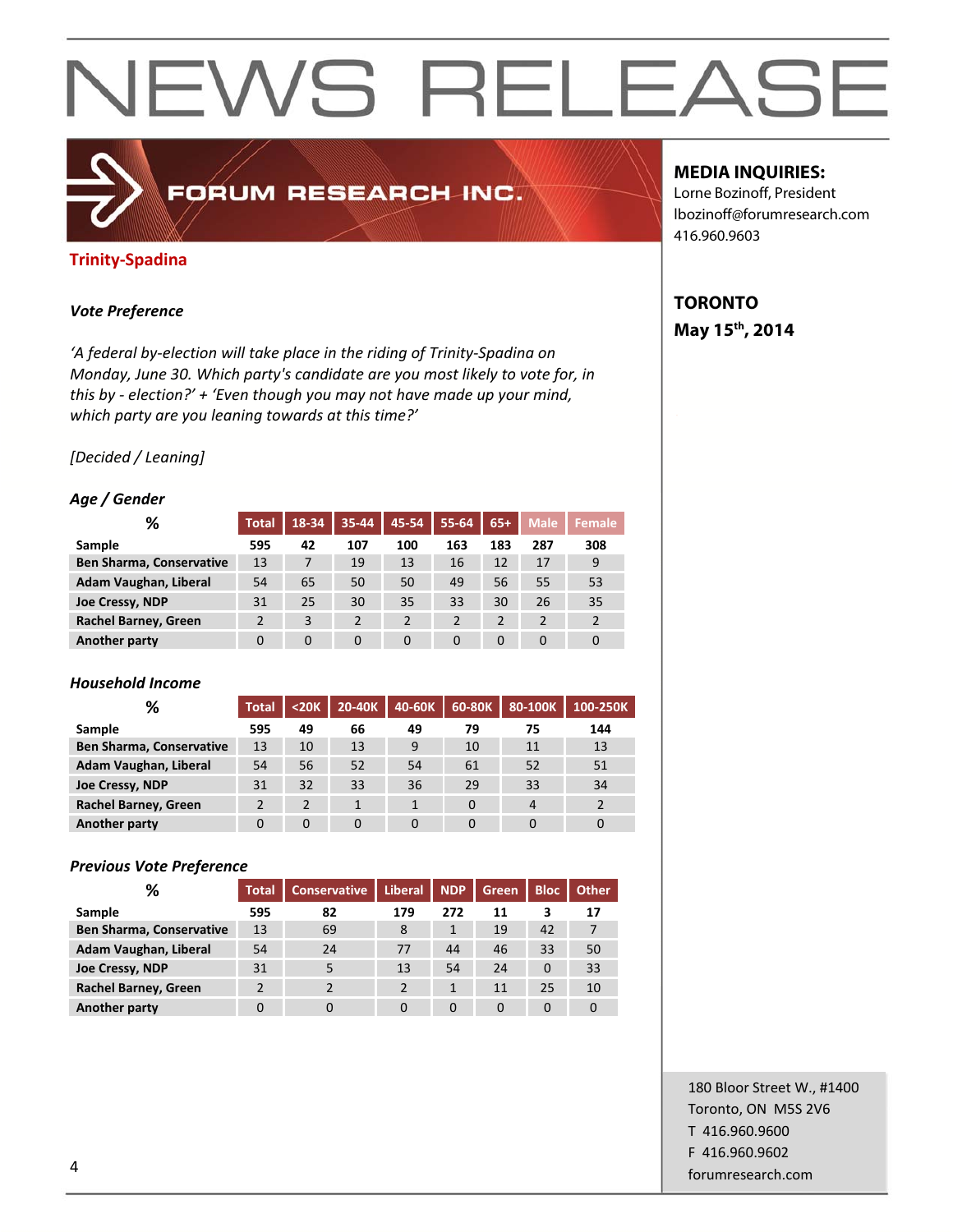#### **Scarborough‐Agincourt**

#### *Vote Preference*

*'A federal by‐election will take place in the riding of Scarborough‐Agincourt on Monday, June 30. Which party's candidate are you most likely to vote for, in this by ‐ election?' + 'Even though you may not have made up your mind, which party are you leaning towards at this time?'*

FORUM RESEARCH INC.

#### *[Decided / Leaning]*

#### *Age / Gender*

| %                                 | <b>Total</b> | 18-34 | 35-44          | 45-54 | 55-64 | $65+$ | <b>Male</b>    | <b>Female</b> |
|-----------------------------------|--------------|-------|----------------|-------|-------|-------|----------------|---------------|
| Sample                            | 502          | 26    | 33             | 82    | 131   | 230   | 231            | 271           |
| <b>Trevor Ellis, Conservative</b> | 38           | 31    | 38             | 42    | 37    | 43    | 40             | 37            |
| <b>Arnold Chan, Liberal</b>       | 46           | 34    | 51             | 48    | 50    | 45    | 40             | 51            |
| <b>Elizabeth Long, NDP</b>        | 9            | 15    | 5              |       | 8     | 7     | 12             | 6             |
| Jonathan Halasz, Green            |              | 3     | $\overline{2}$ |       | 3     | 3     | $\overline{2}$ | $\mathcal{P}$ |
| <b>Another party</b>              |              | 16    | $\overline{4}$ |       |       |       |                | 3             |

#### *Household Income*

| %                                 | <b>Total</b> | $20K$ | 20-40K | 40-60K | 60-80K | 80-100K        | 100-250K |
|-----------------------------------|--------------|-------|--------|--------|--------|----------------|----------|
| Sample                            | 502          | 45    | 94     | 80     | 64     | 50             | 54       |
| <b>Trevor Ellis, Conservative</b> | 38           | 33    | 42     | 44     | 36     | 33             | 33       |
| <b>Arnold Chan, Liberal</b>       | 46           | 46    | 33     | 43     | 56     | 61             | 62       |
| <b>Elizabeth Long, NDP</b>        | 9            |       | 12     | 12     | 6      | $\overline{4}$ |          |
| Jonathan Halasz, Green            |              |       | 4      |        |        | 0              |          |
| Another party                     |              | 13    | 8      |        |        |                |          |

#### *Previous Vote Preference*

| %                                 | <b>Total</b> | <b>Conservative</b> | <b>Liberal</b> | <b>NDP</b> | Green | <b>Bloc</b> | <b>Other</b> |
|-----------------------------------|--------------|---------------------|----------------|------------|-------|-------------|--------------|
| Sample                            | 502          | 176                 | 230            | 31         | 16    |             | 12           |
| <b>Trevor Ellis, Conservative</b> | 38           | 79                  | 13             | 23         | 36    | 54          | 25           |
| <b>Arnold Chan, Liberal</b>       | 46           | 15                  | 76             | 38         | 26    | 32          | 14           |
| <b>Elizabeth Long, NDP</b>        | 9            | 5                   | 6              | 30         | 5     | 15          | 9            |
| Jonathan Halasz, Green            | <b>C</b>     |                     |                | 3          | 34    | $\Omega$    |              |
| Another party                     |              |                     |                | 6          |       |             | 52           |

#### **MEDIA INQUIRIES:**

Lorne Bozinoff, President lbozinoff@forumresearch.com 416.960.9603

### **TORONTO May 15th, 2014**

180 Bloor Street W., #1400 Toronto, ON M5S 2V6 T 416.960.9600 F 416.960.9602 forumresearch.com 5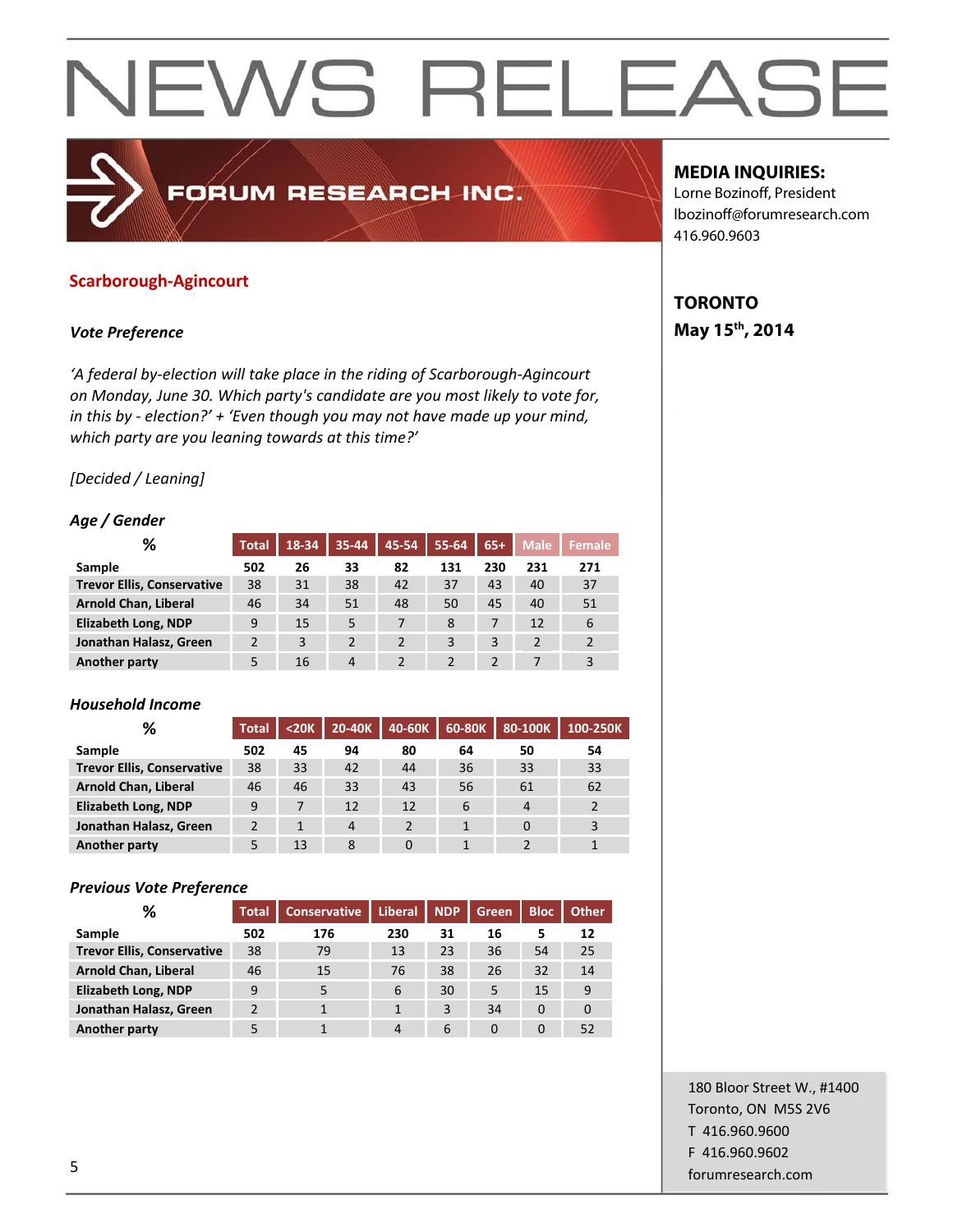#### **Macleod**

#### *Vote Preference*

*'A federal by‐election will take place in the riding of Macleod on Monday, June 30. Which party's candidate are you most likely to vote for, in this by ‐ election?' + 'Even though you may not have made up your mind, which party are you leaning towards at this time?'*

FORUM RESEARCH INC.

#### *[Decided / Leaning]*

#### *Age / Gender*

| ℅                             | <b>Total</b> | 18-34 | $35 - 44$ | 45-54    | 55-64 | $65+$ | <b>Male</b> | Female |
|-------------------------------|--------------|-------|-----------|----------|-------|-------|-------------|--------|
| Sample                        | 408          | 19    | 34        | 45       | 109   | 201   | 174         | 234    |
| John Barlow, Conservative     | 62           | 53    | 57        | 60       | 63    | 73    | 60          | 63     |
| <b>Dustin Fuller, Liberal</b> | 15           | 17    | 16        | 17       | 15    | 11    | 16          | 14     |
| Aileen Burke, NDP             | 6            | 6     | 14        | $\Omega$ |       | 4     | 5           |        |
| Larry Ashmore, Green          | 6            | 8     | 4         | 10       | 5     | 4     | 5           | 8      |
| <b>Another party</b>          | 11           | 16    | 9         | 13       | 10    |       | 14          | 8      |

#### *Household Income*

| %                         | <b>Total</b> | $20K$ | 20-40K | 40-60K | 60-80K | 80-100K | 100-250K |
|---------------------------|--------------|-------|--------|--------|--------|---------|----------|
| Sample                    | 408          | 36    | 78     | 56     | 41     | 32      | 54       |
| John Barlow, Conservative | 62           | 61    | 74     | 61     | 54     | 72      | 66       |
| Dustin Fuller, Liberal    | 15           |       | 12     | 19     | 15     | 10      | 15       |
| Aileen Burke, NDP         | 6            |       | 6      | 4      |        | 8       | 5        |
| Larry Ashmore, Green      | 6            |       |        | 6      | 13     | 9       | 9        |
| Another party             |              | 29    |        | 10     | 17     |         |          |

#### *Previous Vote Preference*

| ℅                             | <b>Total</b> | <b>Conservative</b> | <b>Liberal</b> | <b>NDP</b> | Green    | <b>Bloc</b> | <b>Other</b> |
|-------------------------------|--------------|---------------------|----------------|------------|----------|-------------|--------------|
| Sample                        | 408          | 293                 | 32             | 22         | 19       |             | 22           |
| John Barlow, Conservative     | 62           | 80                  | 35             | 2          | 14       | 21          | 9            |
| <b>Dustin Fuller, Liberal</b> | 15           | 8                   | 44             | 37         | 16       | 24          | 16           |
| Aileen Burke, NDP             | 6            | っ                   |                | 46         | $\Omega$ | $\Omega$    |              |
| Larry Ashmore, Green          | 6            | $\mathbf{D}$        | $\overline{2}$ | $\Omega$   | 63       | 16          |              |
| <b>Another party</b>          | 11           | 8                   | 12             | 16         |          | 40          | 60           |

#### **MEDIA INQUIRIES:**

Lorne Bozinoff, President lbozinoff@forumresearch.com 416.960.9603

### **TORONTO May 15th, 2014**

180 Bloor Street W., #1400 Toronto, ON M5S 2V6 T 416.960.9600 F 416.960.9602 forumresearch.com 6